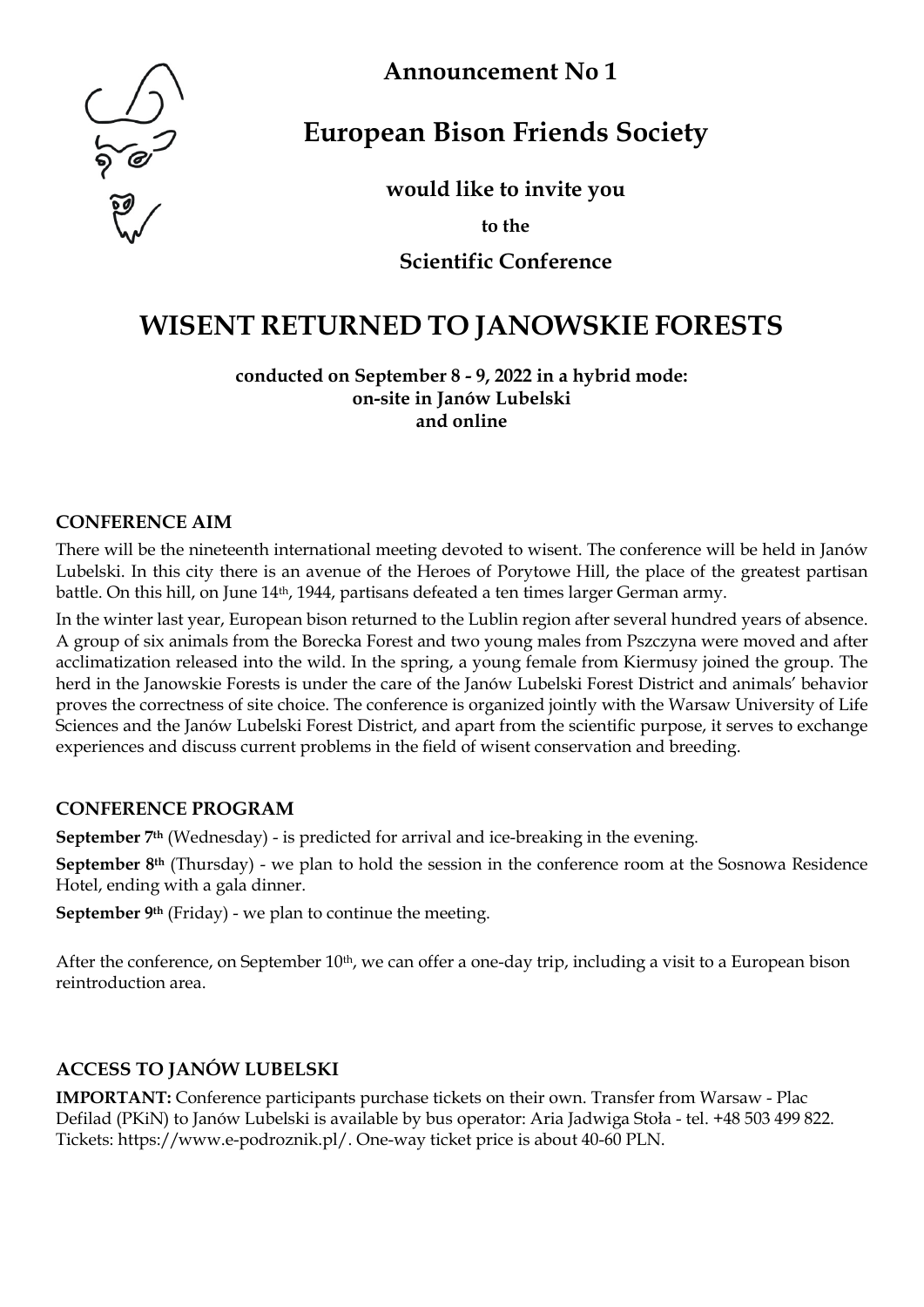# **CALL FOR PAPERS**

We invite you to present results of projects and your experiences in the form of oral presentations (approx. 15 minutes + 5 minutes discussion) or short communication (up to 5 min – e-poster).

We also would like to encourage you to publish papers or reports in the fourteenth edition of European Bison Conservation Newsletter. Papers published in this journal in English only. All details on papers' preparation can be found on the EBFS website: [https://smz.waw.pl/baza\\_wiedzy/wydawnictwo](https://smz.waw.pl/baza_wiedzy/wydawnictwo-smz/biuletyn/)[smz/biuletyn/.](https://smz.waw.pl/baza_wiedzy/wydawnictwo-smz/biuletyn/)

Summaries of presentations in English (with Polish version if possible) will be published as conference materials. Please prepare summaries of a volume from 1500 to 3000 characters, containing the title, names of authors and their affiliations.

A detailed program of presentations will be determined after collecting applications, and sent in a forthcoming announcement.

#### **SUBMISSIONS**

We would like to kindly inform you that we **prefer electronic submissions** by completing the application form at [https://smz.waw.pl/en/conference-wisent-returned-to-janowskie-forests/.](https://smz.waw.pl/en/conference-wisent-returned-to-janowskie-forests/) **We strongly encourage you to use this application option.**

#### **DEADLINES**

| First registration             | May $31$ <sup>st</sup> , 2022           |
|--------------------------------|-----------------------------------------|
| Papers for publication in EBCN | <b>June 15th, 2022</b> (final deadline) |
| Presentation's summaries       | <b>July 31st, 2022</b>                  |

Registration forms, summaries, papers please send only via mail to one of two addresse[s:](mailto:bison@smz.waw.pl) [bison@smz.waw.pl](mailto:bison@smz.waw.pl) o[r wanda\\_olech@sggw.edu.pl](mailto:wanda_olech@sggw.edu.pl)

#### **PLACE OF CONFERENCE**

The conference venue will be the Hotel Rezydencja Sosnowa in Janów Lubelski and a "live" broadcast will connect those who cannot be there.

# **ACCOMMODATION**

**IMPORTANT:** Conference participants book accommodation by themselves. We suggest the following hotels, where we have discounts until the end of July, when booking please mention "zubr" or "conference".

Accommodation costs, payable individually at the hotel, are covered by the participant (can be paid by card).

- 1. Hotel Rezydencja Sosnowa, Turystyczna 10a, 23-300 Janów Lubelski, tel. +48 669 005 500, mail: [recepcja@rezydencjasosnowa.pl,](mailto:recepcja@rezydencjasosnowa.pl) <http://rezydencjasosnowa.pl/>
- 2. Hotel DUO JANÓW, Turystyczna 10a, 23-300 Janów Lubelski, tel. +48 601 636 800; mail: [recepcja@duojanow.pl,](mailto:recepcja@duojanow.pl) [https://www.duojanow.pl/.](https://www.duojanow.pl/) The distance between hotels is approx. 300 m.
- 3. Ośrodek Edukacji Ekologicznej "Lasy Janowskie", Bohaterów Porytowego Wzgórza 35h, 23-300 Janów Lubelski, tel. +48 608 203 395, [http://lasyjanowskie.com/.](http://lasyjanowskie.com/) The distance to Rezydencja Sosnowa is approx. 2000 m.

#### **Accommodation costs (incl. breakfast)**

|                      | Single room    | Double room |
|----------------------|----------------|-------------|
| Rezydencja Sosnowa   | <b>280 PLN</b> | 380 PLN     |
| Duo Janów            | 230 PLN        | 340 PLN     |
| OEE "Lasy Janowskie" | 145 PLN        | 210 PLN     |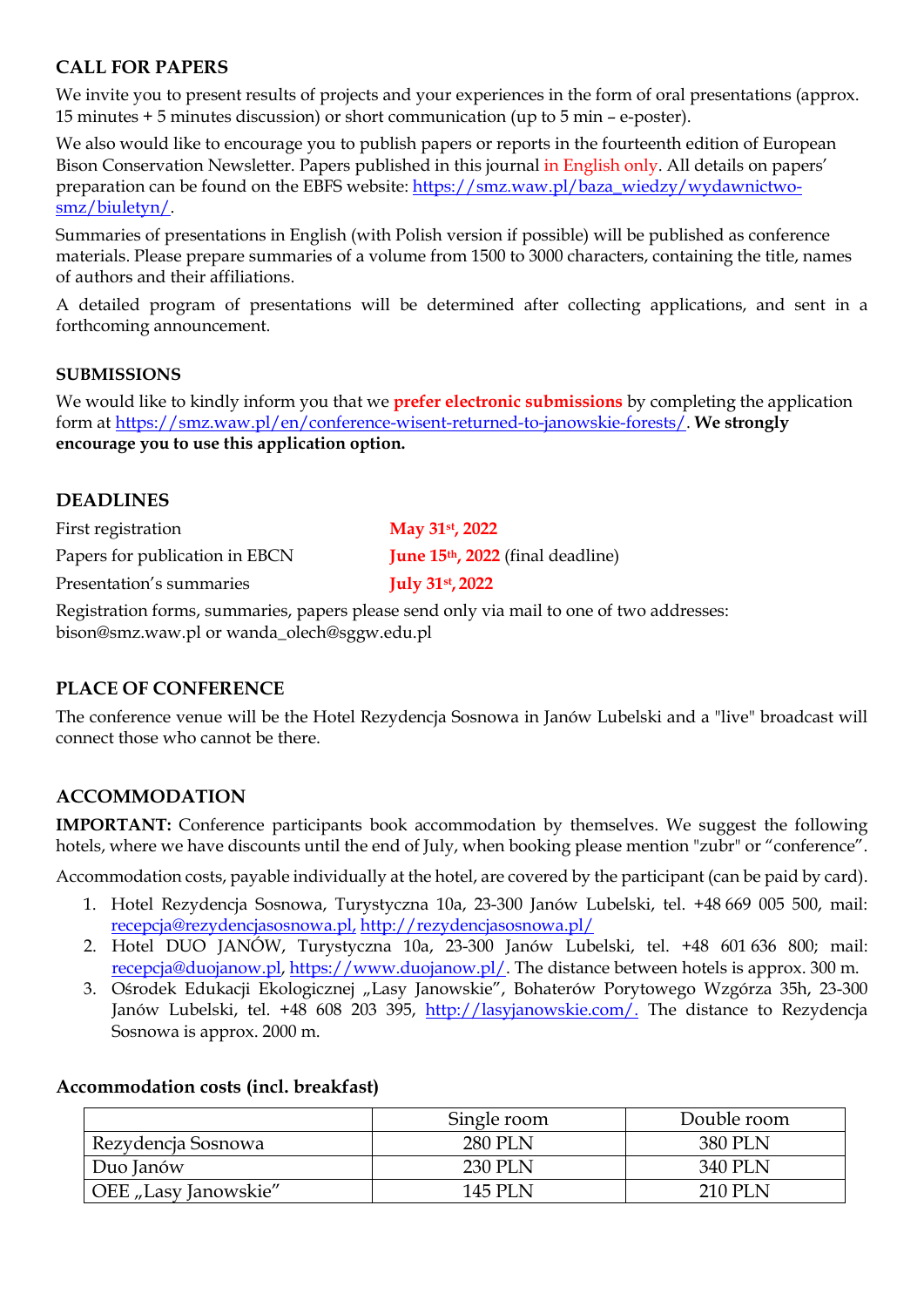#### **CONFERENCE PARTICIPATION FEE**

#### **ON-SITE conference costs:**

The conference fee for those who will arrive to Janów Lubelski is: for EBFS members **450 PLN**, for other participants **550 PLN**. The fee includes:

- conference materials, translation,
- coffee breaks,
- meals (dinner on September 7, lunch and dinner on September 8<sup>th</sup>, lunch on September 9<sup>th</sup>).

#### **ONLINE conference costs:**

The conference fee for those who will participate online is: for EBFS members **100 PLN**, for other participants **150 PLN**. The fee includes:

- conference materials (sent by post),
- translation and broadcasting.

# **Kindly make your payments by August 31st, 2022. \***

#### \* participants ON-SITE from abroad will have possibility to pay in cash on place

**IMPORTANT: Cancellation free of charge until August 31st, 2022. Those who do not submit their cancellation by the deadline will be charged for their participation.**

#### **PAYMENT**

| Bank:              | PEKAO SA IX o-Wa                                           |  |  |  |
|--------------------|------------------------------------------------------------|--|--|--|
|                    | Account No: PL 56 1240 1125 1111 0010 0872 7386            |  |  |  |
| Owner:             | Stowarzyszenie Miłośników Żubrów                           |  |  |  |
|                    | Ciszewskiego 8, 02-786 Warszawa                            |  |  |  |
| SWIFT No: PKOPPLPW |                                                            |  |  |  |
|                    | With the add: "Conference" and the name of the participant |  |  |  |

#### **CONTACT**

*Organizational matters:* European Bison Friends Society, tel. +**48 22 593 65 80**, mail: bison@smz.waw.pl

*Abstracts / works / papers:* Professor Wanda Olech, tel. **+48 605 095 501**, mail: wanda\_olech@sggw.edu.pl

**Please send your application form via the website:** [https://smz.waw.pl/en/conference-wisent](https://smz.waw.pl/en/conference-wisent-returned-to-janowskie-forests/)[returned-to-janowskie-forests/](https://smz.waw.pl/en/conference-wisent-returned-to-janowskie-forests/) **or fill up the attached one.**

# **If you wish to make presentation, please send the application form until the end of May 2022:**

# **YOU ARE KINDLY WELCOME!**